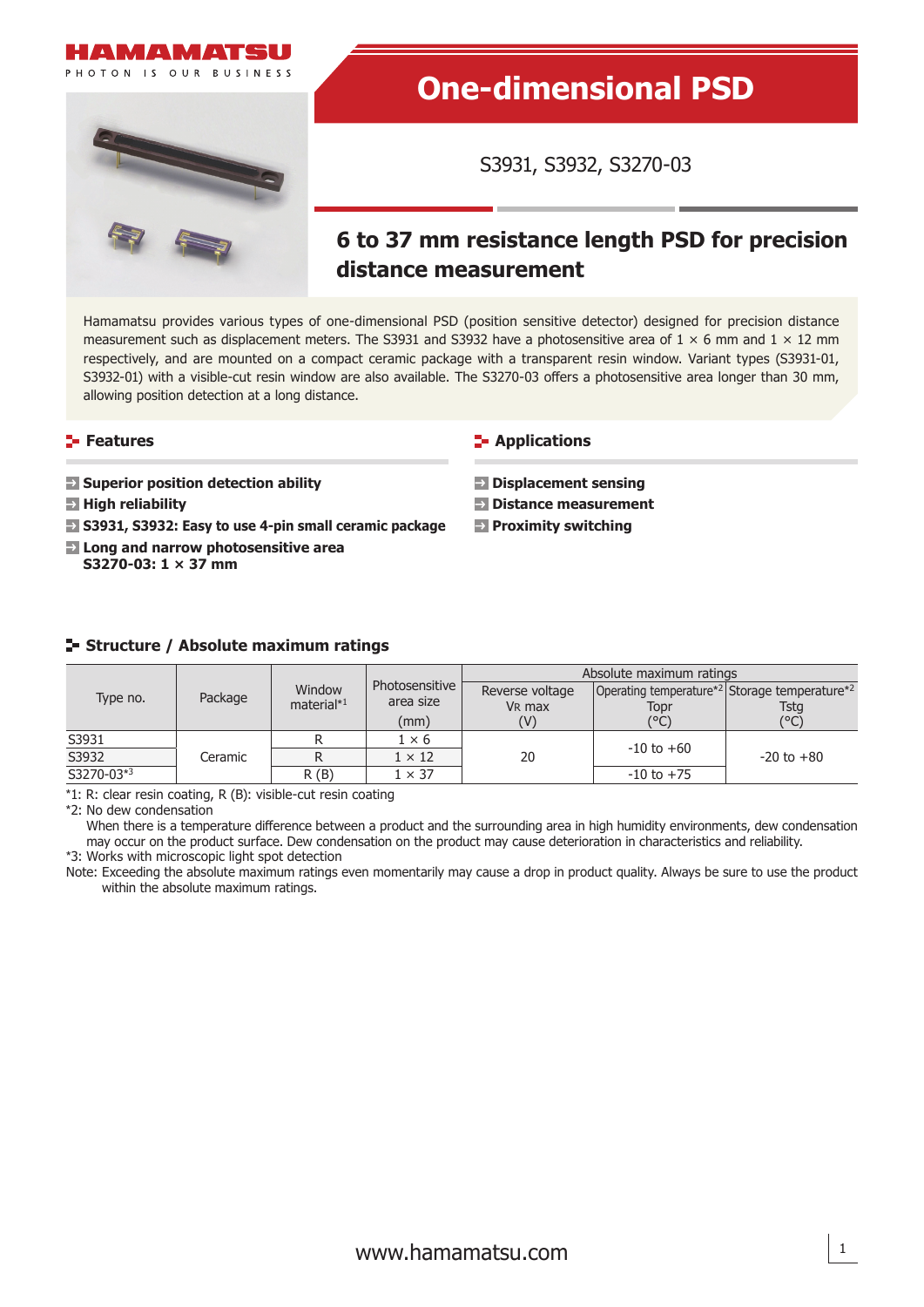## **E** Electrical and optical characteristics (Typ. Ta=25 °C, unless otherwise noted)

| Type no. | Spectral<br>response<br>range<br>Λ | Peak<br>sensitivity<br>  wavelength  <br>$\lambda p$ | Photo<br>sensitivity<br>$\lambda = \lambda p$ |             | Interelectrode<br>resistance<br><b>Rie</b><br>$Vb=0.1 V$ |             | Position<br>detection error*4<br>$V_R = 5 V$<br>light spot $\phi$ 200 µm RL=1 kΩ |           | Saturation<br>photocurrent <sup>*5</sup><br>$V_R = 5 V$ | Dark<br>current<br>Id<br>$V_R = 5 V$ |           | Temp.<br>coefficient<br>of<br>ΙD                     | <b>Rise</b><br>time<br>tr<br>$V_R = 5 V$ | <b>Terminal</b><br>l capacitance l<br>Ct<br>$V_R = 5 V$ | Position<br>resolution* <sup>6</sup> |
|----------|------------------------------------|------------------------------------------------------|-----------------------------------------------|-------------|----------------------------------------------------------|-------------|----------------------------------------------------------------------------------|-----------|---------------------------------------------------------|--------------------------------------|-----------|------------------------------------------------------|------------------------------------------|---------------------------------------------------------|--------------------------------------|
|          |                                    |                                                      |                                               | Min.        | Typ.                                                     | Max.        | Typ.                                                                             | Max.      |                                                         |                                      | Typ. Max. | <b>TCID</b>                                          |                                          | $ R_l = 1 k\Omega f = 10 kHz $                          |                                      |
|          | (nm)                               | (nm)                                                 | (A/W)                                         | $(k\Omega)$ | $(k\Omega)$                                              | $(k\Omega)$ | (µm)                                                                             | $(\mu m)$ | (µA)                                                    |                                      |           | $\vert$ (nA) $\vert$ (nA) $\vert$ (times/°C) $\vert$ | $(\mu s)$                                | (pF)                                                    | $(\mu m)$                            |
| S3931    | 320 to 1100                        | 920                                                  | 0.55                                          | 50<br>30    |                                                          | 80          | ±30                                                                              | ±120      | 100                                                     | 0.15                                 | 10        |                                                      | 1.5                                      | 40                                                      | 0.2                                  |
| S3932    |                                    |                                                      |                                               |             |                                                          | ±60         | ±240                                                                             |           | 0.2                                                     | 20                                   | 1.15      | 3.0                                                  | 80                                       | 0.3                                                     |                                      |
| S3270-03 | 700 to 1100                        | 960                                                  | 0.54                                          | 10          | 15                                                       | 20          | ±100                                                                             | ±400      | 300                                                     | 1.0                                  | 20        |                                                      | 1.0                                      | 75                                                      | 2.8                                  |

\*4: A range of 75% of that from the center of the photosensitive surface to the edge

\*5: The upper limit of linearity of photocurrent in response to the quantity of light is defined as the point where the linearity deviates by 10%. \*6: Position resolution

This is the minimum detectable light spot displacement. The detection limit is indicated by the distance on the photosensitive surface. The numerical value of the resolution of a position sensor using a PSD is proportional to both the length of the PSD and the noise of the measuring system (resolution deteriorates) and inversely proportional to the photocurrent (incident energy) of the PSD (resolution improves).

· Light source: LED (900 nm) · Photocurrent: 1 µA

· Light spot size: ϕ200 µm · Circuit system input noise: 1 μV (1 kHz)<br>· Frequency range: 1 kHz · Interelectrode resistance: Typical value · Interelectrode resistance: Typical value (refer to the specification table)

## **Spectral response**



Wavelength (nm)

KPSDB0069EE

## **Photosensitivity temperature characteristics**



Wavelength (nm)

KPSDB0070EE

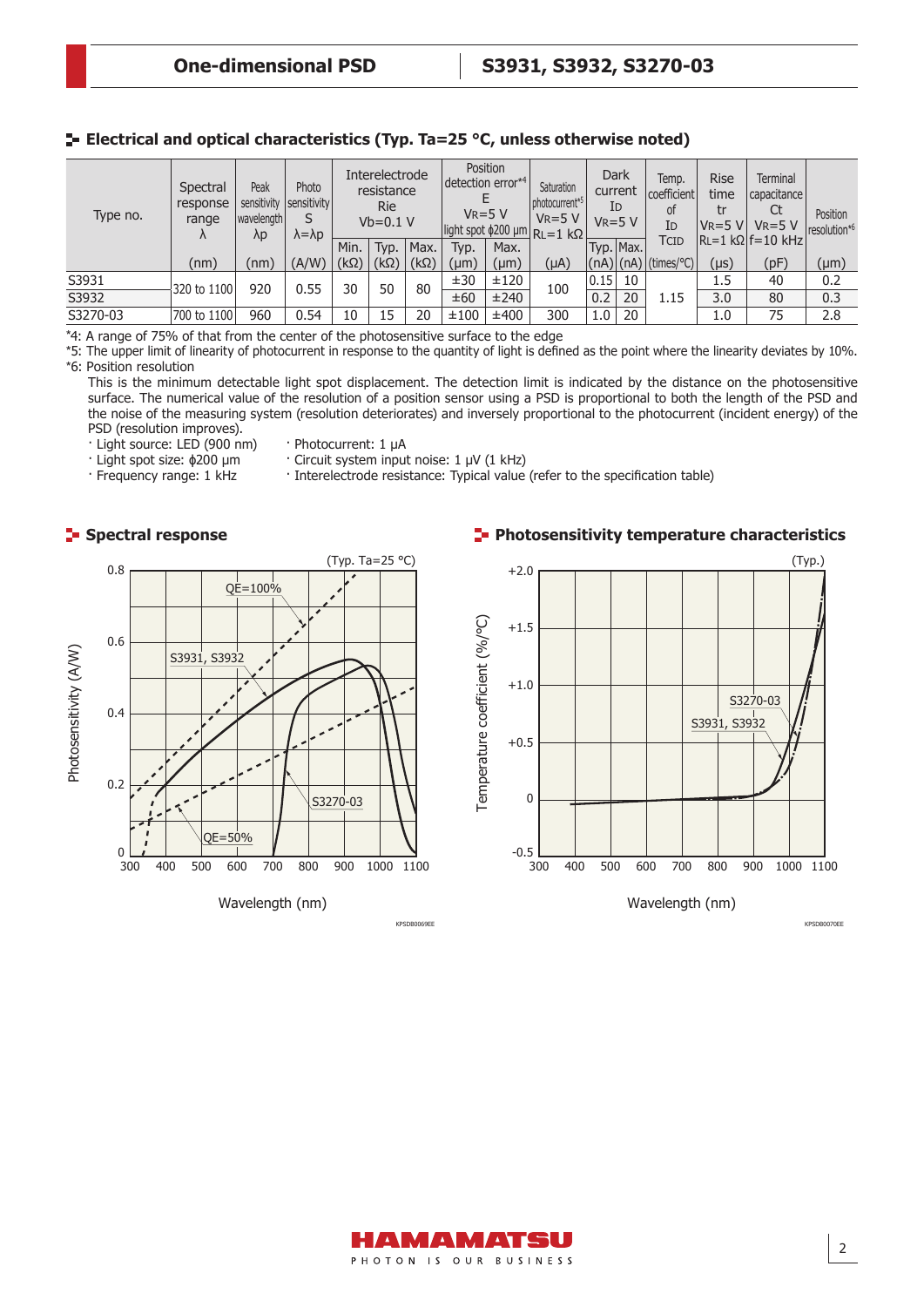

#### **P** Dark current vs. reverse voltage

## **Terminal capacitance vs. reverse voltage**

## **Examples of position detectability (Ta=25 °C, λ=900 nm, light spot size: ϕ0.2 mm)**





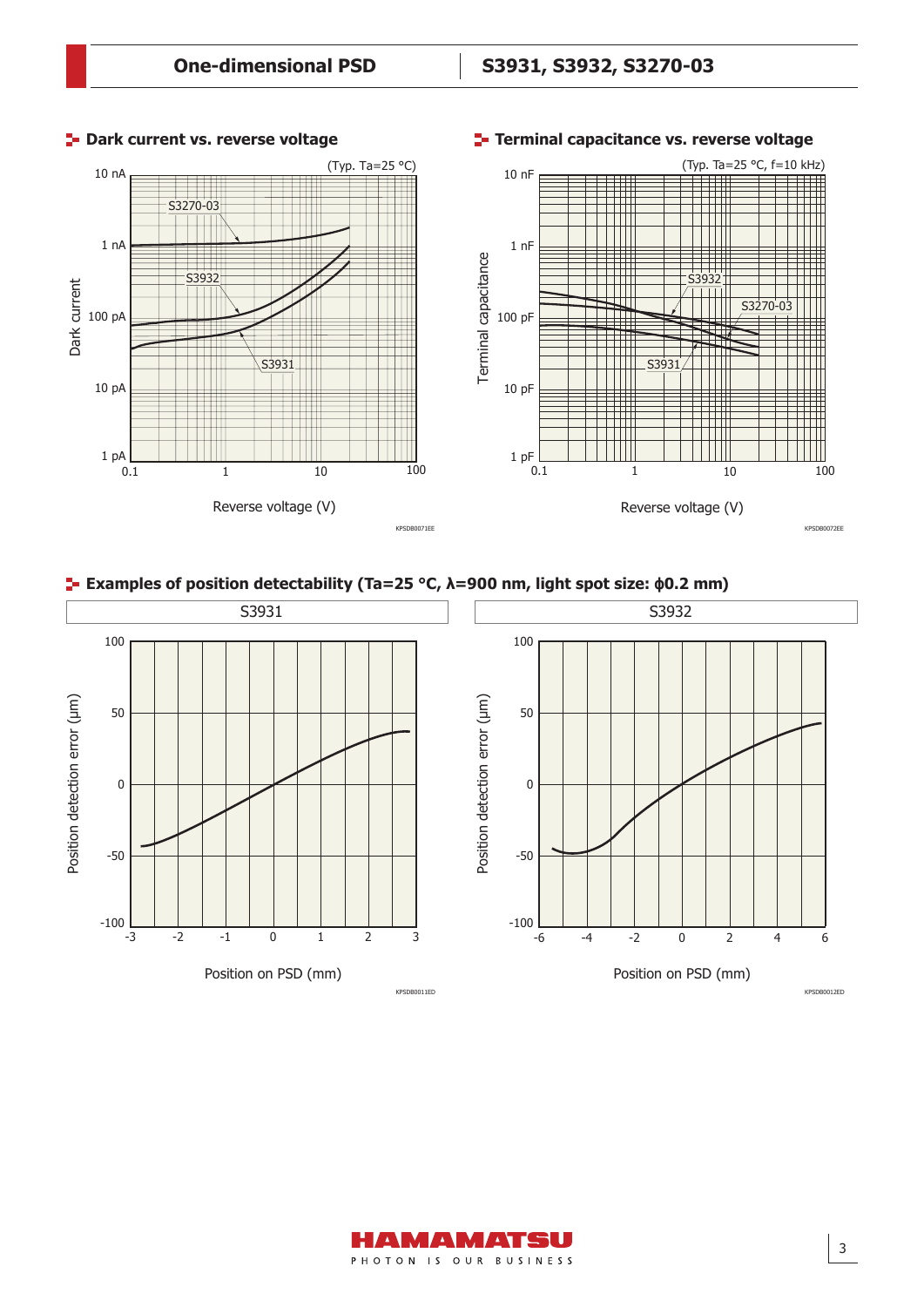

## **<sup>1</sup>- Conversion formula of spot light position on the PSD**

If output signals (photocurrent) I1 and I2 are obtained from electrodes X1 and X2, then the light spot position (x) on the PSD can be found by the following formula.



## **F** Correction for position detection error

Position detection characteristics obtained by the above formula can be corrected to reduce position detection errors. For example, the maximum position detection error ( $\pm 120 \text{ }\mu\text{m}$ ) of the S3931 can be significantly reduced to  $\pm 9 \text{ }\mu\text{m}$  by using the least square method.



4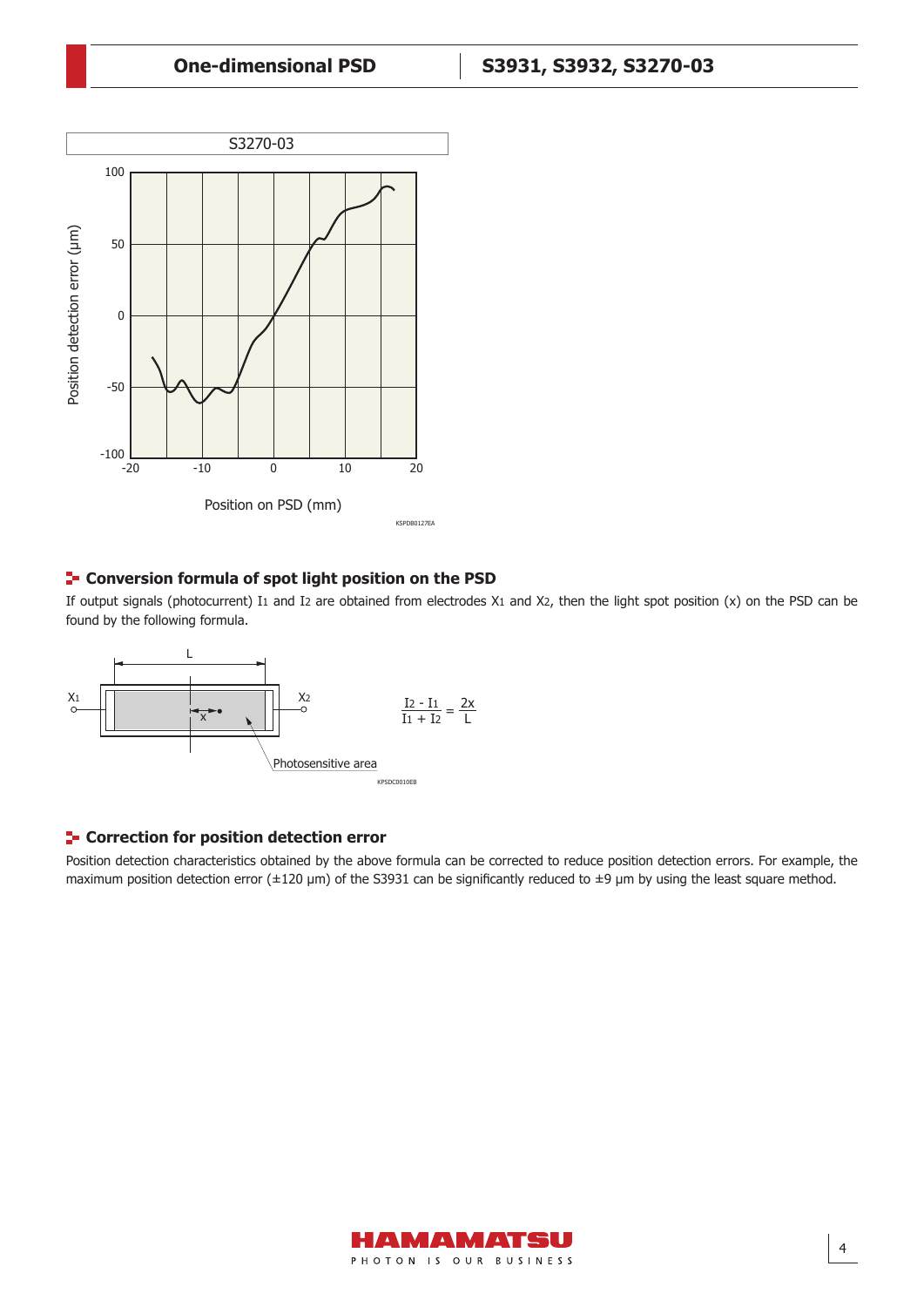





5



Cathode (common) Anode (X2)

KPSDA0050EC

#### **Recommended soldering conditions**

∙ Solder temperature: 260 °C (5s or less, once)

Solder the leads at a point at least 2 mm away from the package body.

Note: When you set soldering conditions, check that problems do not occur in the product by testing out the conditions in advance.